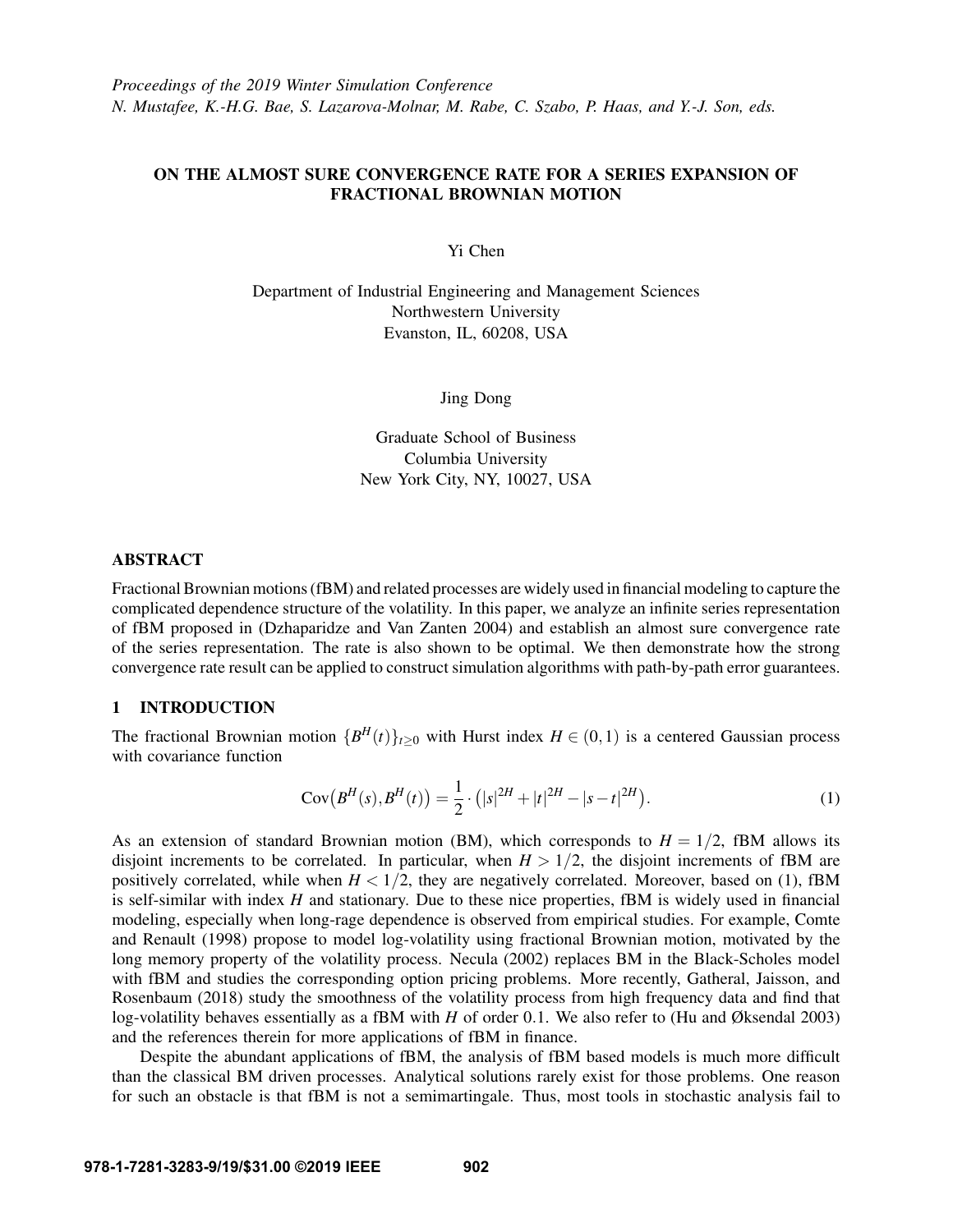be applicable. Moreover, due to the complicated correlation structure, how to simulate fBM efficiently is also highly nontrivial, see, for example [\(Dieker 2004\)](#page-10-2).

To overcome these challenges, a natural idea is to approximate fBM via some simpler stochastic processes. Over the past decades, there are numerous efforts devoted to this problem from several directions. For example, [Delgado and Jolis \(2000\)](#page-10-3) and [Li and Dai \(2011\)](#page-11-3) approximate fBM via Poisson processes. They construct stochastic integrals using Poisson processes and prove the convergence in law to a fBM. Similarly, [Nathanael \(2004\)](#page-11-4) and [Lindstrøm \(2007\)](#page-11-5) study the approximation of fBM using random walks.

Another line of research is to represent the fBM via wavelet decomposition or other series expansions. The idea is to write  $B<sup>H</sup>(t)$  in the form

<span id="page-1-1"></span><span id="page-1-0"></span>
$$
\sum_{k=1}^{\infty} \psi_k(t) \xi_k, \tag{2}
$$

where  $\{\xi_k\}_{k\geq 1}$  are independent standard Gaussian random variables and  $\{\psi_k(t)\}_{k\geq 1}$  are the basis functions. A pioneering work is [\(Meyer, Sellan, and Taqqu 1999\)](#page-11-6), where the authors first use wavelet decomposition of fractional Gaussian noise, and then use integration to obtain corresponding representation for fBM. They also establish almost sure (a.s.) convergence result for the representation. However, their basis functions are hard to evaluate, which limits its application in practice. Later, [Dzhaparidze and Van Zanten \(2004\)](#page-10-0) develop a series expansion of fBM as an extension of the Wiener's series representation of BM. Their basis functions are characterized by the zeros of Bessel functions, which can be calculated numerically. See also [\(Dzhaparidze and Van Zanten 2005\)](#page-11-7) and (Iglói 2005) for examples of other series expansions of fBM.

For various approximations of fBM, the rate of convergence is an important measure of the quality and efficiency of the approximation. However, results on convergence rates are rather limited. When approximating fBM via Poisson processes or random walks, existing literature focuses on weak convergence and the rate of convergence is rarely obtained. For series expansions as in  $(2)$ , Kühn and Linde  $(2002)$ establish the optimal rate of convergence in the  $L_2$  norm,

$$
\inf \left\{ \mathbb{E} \Big[ \sup_{t \in [0,1]} |B^H(t) - \sum_{k=1}^n \psi_k(t) \xi_k|^2 \Big]^{1/2} : B^H(t) = \sum_{k=1}^\infty \psi_k(t) \xi_k \text{ a.s.} \right\} = \Omega(n^{-H} \sqrt{\log(n)}).
$$
 (3)

Most subsequent works on series expansions constructions aim to achieve this optimal rate of convergence; see, for example, (Iglói 2005) and [\(Dzhaparidze and Van Zanten 2005\)](#page-11-7). Based on these works, a natural question to ask is that, can we establish the rate of convergence in a stronger almost sure sense? Specifically, we would like to show that there exist series expansions of the form  $(2)$ , which satisfy

<span id="page-1-2"></span>
$$
\sup_{t \in [0,1]} |B^H(t) - \sum_{k=1}^n \psi_k(t)\xi_k| = O(n^{-H}\sqrt{\log(n)}) \text{ a.s.}
$$
 (4)

Or equivalently, there exits a constant  $C \in (0, \infty)$  such that

$$
\limsup_{n\to\infty}\frac{1}{n^{-H}\sqrt{\log(n)}}\cdot\sup_{t\in[0,1]}|B^H(t)-\sum_{k=1}^n\psi_k(t)\xi_k|\leq C\text{ a.s.}
$$

Based on [\(3\)](#page-1-1) and Fatou's Lemma, we can show that the rate of convergence in [\(4\)](#page-1-2) is optimal. The almost sure convergence rate is valuable, not only because that it provides a stronger error guarantee, but also because that simulation algorithms that achieve path-by-path error guarantees or even exact (unbiased) simulation algorithms can be developed based on it; see, for example [\(Pollock, Johansen, and Roberts 2016\)](#page-11-10), [\(Blanchet and Chen 2015\)](#page-10-4) and [\(Blanchet, Chen, and Dong 2017\)](#page-10-5) for more details of such developments.

In this paper, we prove that the series expansion developed in [Dzhaparidze and Van Zanten \(2004\)](#page-10-0) achieves the strong error bound as in [\(4\)](#page-1-2). The contribution is twofold. First, similar techniques can be used to establish strong approximation results for other series expansions of fBM or other Gaussian processes.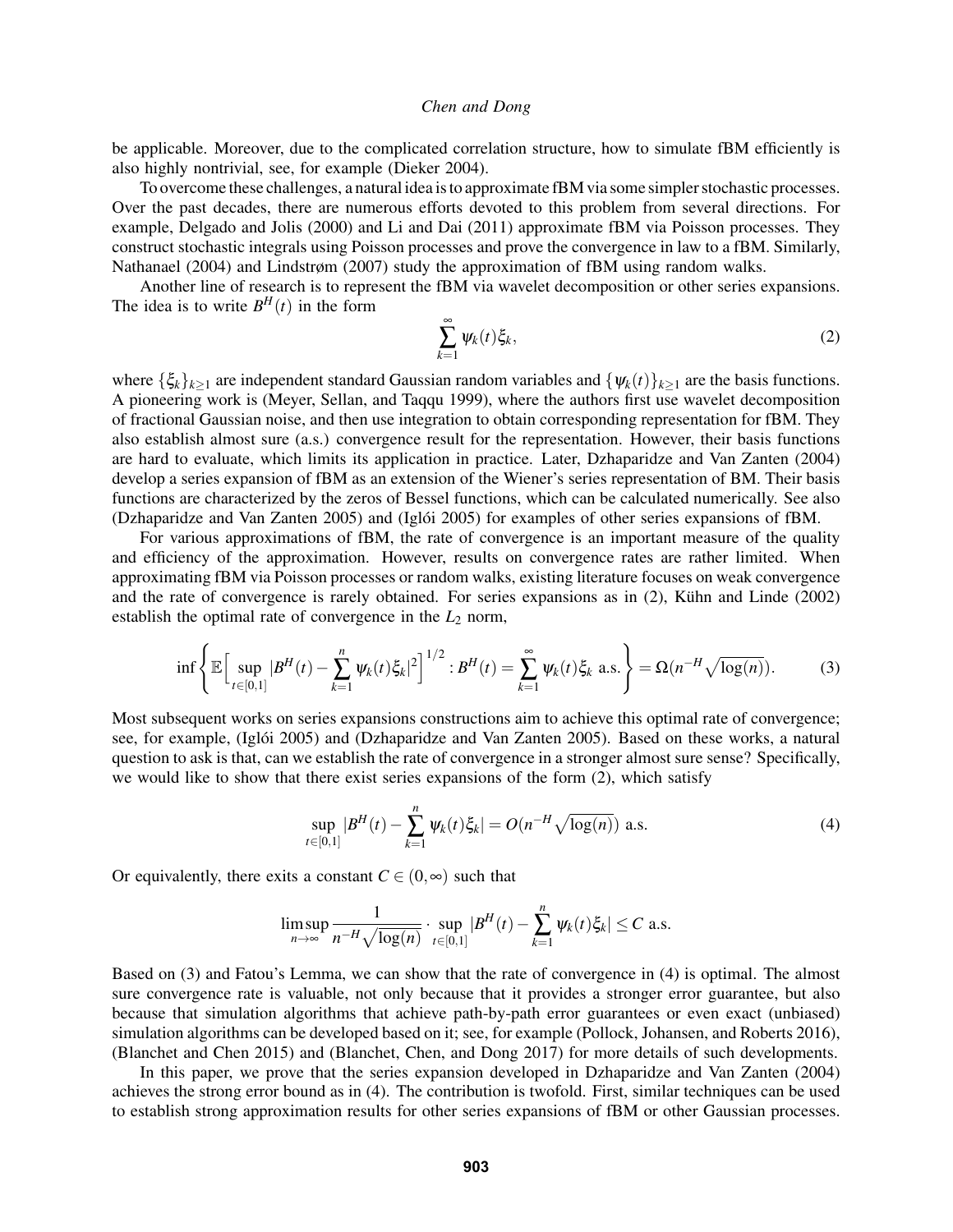Second, we illustrate how advanced simulation algorithms that achieves strong error guarantees can be developed based on the almost sure convergence analysis.

Similar convergence rate results for approximations of fBM have been studied in Garzón, Gorostiza, and León (2009). They establish an almost convergence rate of  $O(n^{-(1-H-\delta)}\log(n)^{5/2})$  for  $H > 1/2$  and  $O(n^{-(H-\delta)}\log(n)^{5/2})$  for  $H < 1/2$ , which are weaker than ours. Recently, [Chen, Dong, and Ni \(2019\)](#page-10-6) establish [\(4\)](#page-1-2) for the midpoint replacement (Haar wavelet) construction of fBM. An ε-strong simulation algorithm for fBM and related processes is also developed there. However, the Haar wavelet construction has correlated coefficient terms, i.e.  $\xi_k$ 's in [\(2\)](#page-1-0), which is more costly to generate than the independent coefficients in [\(2\)](#page-1-0).

## 2 MAIN RESULT

In this section we introduce the actual series expansion that we consider and establish the almost sure convergence rate of the expansion. The proof of some of the results are delayed to Section [4.](#page-5-0)

According to [Dzhaparidze and Van Zanten \(2004\),](#page-10-0) fBM  $B<sup>H</sup>(t)$  defined on [0,1] admits the following infinite series expansion almost surely,

$$
B^{H}(t) = \sum_{n=1}^{\infty} \frac{\sqrt{2}c_{H} \cdot \sin(x_{n}t)}{x_{n}^{1+H} \cdot |J_{1-H}(x_{n})|} \cdot W_{n}^{+} + \sum_{n=1}^{\infty} \frac{\sqrt{2}c_{H} \cdot (1 - \cos(y_{n}t))}{y_{n}^{1+H} \cdot |J_{-H}(y_{n})|} \cdot W_{n}^{-}.
$$
 (5)

Here  $J_\nu(\cdot)$  is a Bessel function of the first kind with order *v*. The sequences  $x_1 < x_2 < \cdots$  and  $y_1 < y_2 < \cdots$ are positive real zeros of *J*<sub>−*H*</sub> and *J*<sub>1−*H*</sub> respectively. The constant  $c_H = (\pi^{-1}\Gamma(1+2H)\sin(\pi H))^{1/2}$ , where  $\Gamma(\cdot)$  denotes the Gamma function.  $W_n^+$ 's and  $W_n^-$ 's are independent standard Gaussian random variables.

Note that  $J_v(x)$  with  $v > -1$ , is the solution to the differential equation

<span id="page-2-0"></span>
$$
x^{2} \frac{d^{2} J_{v}(x)}{dx^{2}} + x \frac{dJ_{v}(x)}{dx} + (x^{2} - v^{2}) J_{v}(x) = 0.
$$

It possesses an increasing infinite sequence of positive real zeros, and the *n*-th one is of order *n*, i.e. *x<sup>n</sup>* (or  $y_n$ ) is  $O(n)$ . The following lemma characterizes the decay rate of the basis functions in [\(5\)](#page-2-0).

<span id="page-2-1"></span>**Lemma 1** There is a constant  $C_0 \in (0, \infty)$  such that for all  $n \ge 1$  and  $t \in [0, 1]$ ,

$$
\max\left\{\frac{\sqrt{2}c_H \cdot |\sin(x_n t)|}{x_n^{1+H} \cdot |J_{1-H}(x_n)|}, \frac{\sqrt{2}c_H \cdot |1 - \cos(y_n t)|}{y_n^{1+H} \cdot |J_{-H}(y_n)|}\right\} \leq \frac{C_0}{n^{H+1/2}}.
$$

For the infinite series expansion [\(5\)](#page-2-0), we define its truncation at level *n* as

$$
B_n^H(t) = \sum_{k=1}^n \frac{\sqrt{2}c_H \cdot \sin(x_k t)}{x_k^{1+H} \cdot |J_{1-H}(x_k)|} \cdot W_k^+ + \sum_{k=1}^n \frac{\sqrt{2}c_H \cdot (1 - \cos(y_k t))}{y_k^{1+H} \cdot |J_{-H}(y_k)|} \cdot W_k^-.
$$

Then  ${B_n^H(t) : 0 \le t \le 1}_{n \ge 1}$  forms a sequence of stochastic processes, and  $B_n^H(t)$  converges to a fBM  $B<sup>H</sup>(t)$  in *C*[0,1] almost surely, where *C*[0,1] is the space of continuous functions endowed with uniform norm. For the truncation error,  $B_n^H(t) - B^H(t)$ , [Dzhaparidze and Van Zanten \(2004\)](#page-10-0) establish the following bounds. There exists a constant  $C \in (0, \infty)$  such that

$$
\sup_{t\in[0,1]}\sqrt{\mathbb{E}\left[\left(B^H(t)-B_n^H(t)\right)^2\right]}\leq C\cdot n^{-H}\text{ and }\sqrt{\mathbb{E}\left[\int_0^1\left(B^H(t)-B_n^H(t)\right)^2dt\right]}\leq C\cdot n^{-H}.
$$

Later, [Dzhaparidze and van Zanten \(2005\)](#page-11-12) extend their convergence rate results to the expected uniform norm. In particular, we summarize their result in the following lemma.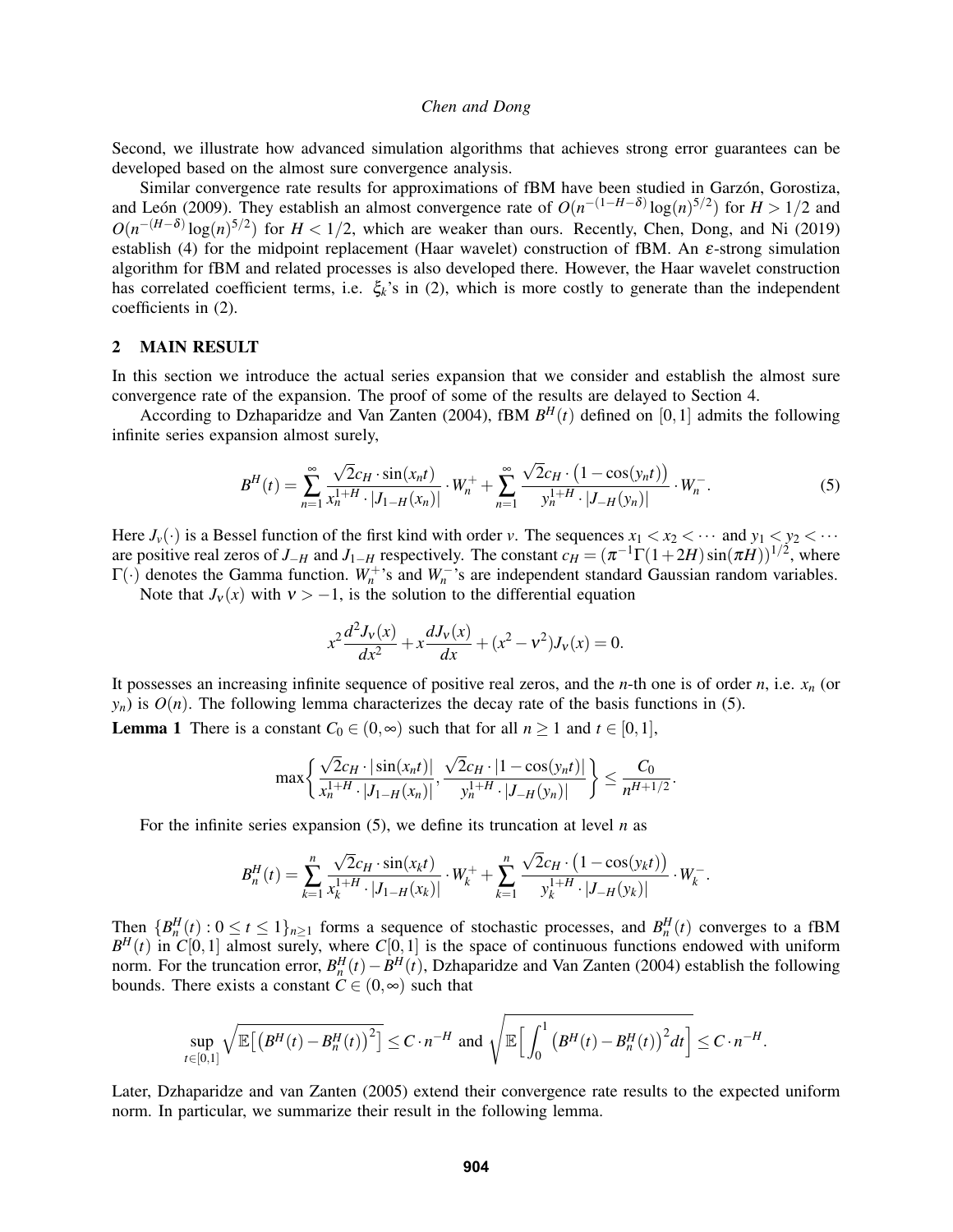<span id="page-3-0"></span>**Lemma 2** There exists a constant  $C_1 \in (0, \infty)$ , such that for all *n* large enough,

$$
\mathbb{E}\Big[\sup_{t\in[0,1]}|B^H(t) - B_n^H(t)|\Big] \le (C_1/4) \cdot n^{-H} \sqrt{\log(n)}.\tag{6}
$$

From [\(3\)](#page-1-1), we also know that the rate of convergence in Lemma [2](#page-3-0) is optimal. In what follows, we further strengthen the convergence rate result, and show that the series expansion [\(5\)](#page-2-0) achieves  $O(n^{-H}\sqrt{\log(n)})$ convergence rate almost surely. We next provide a formal definition of the almost sure convergence rate. **Definition 1** Let  $\{X_n\}_{n\geq 1}$  be a sequence of random variables and  $\{a_n\}_{n\geq 1}$  a sequence of decreasing positive numbers. We say that the almost sure convergence rate of  $X_n$  is of order  $a_n$ , i.e.  $X_n = O(a_n)$  a.s., if there

<span id="page-3-3"></span><span id="page-3-2"></span>
$$
\limsup_{n\to\infty}X_n/a_n\leq C \text{ a.s.}.
$$

Note that the almost sure convergence rate we defined here is a very strong notion of convergence as we require the existence of finite constant *C*, not a path dependent random variable. We are now ready to provide the main result of this paper.

<span id="page-3-1"></span>**Theorem 1** For any constant  $K > 2C_1$ , there exist positive constants  $C_2 \in (0, \infty)$ , such that for *n* is large enough,

$$
\mathbb{P}\Big(\sup_{t\in[0,1]}|B^H(t) - B_n^H(t)| \ge \frac{4K}{(1 - 2^{-H})^2} \cdot n^{-H} \sqrt{\log(n)}\Big) \le C_2 \sqrt{\log(n)} \cdot n^{-\Lambda},\tag{7}
$$

where  $\Lambda = (K - 2C_1)^2 / (8C_0^2)$ .

exists a constant  $C \in (0, \infty)$  such that

Based on Theorem [1,](#page-3-1) we have the following corollary, which characterizes the almost sure convergence rate of  $B_n^H(t)$ .

**Corollary 2** For  $K > 4C_0 + 2C_1$ , we have

$$
\limsup_{n \to \infty} \frac{1}{n^{-H} \sqrt{\log(n)}} \cdot \sup_{t \in [0,1]} |B^H(t) - B_n^H(t)| \le \frac{4K}{(1 - 2^{-H})^2} \text{ a.s.}.
$$
 (8)

Furthermore, the rate is optimal, i.e.

$$
\inf \left\{ \sup_{t \in [0,1]} |B^H(t) - \sum_{k=1}^n \psi_k(t) \xi_k|^2 : B^H(t) = \sum_{k=1}^\infty \psi_k(t) \xi_k \text{ a.s.} \right\} = \Omega(n^{-H} \sqrt{\log(n)}) \text{ a.s.}
$$

*Proof.* When  $K > 4C_0 + 2C_1$ ,  $\Lambda > 1$  and hence, the series  $\sqrt{\log(n)} \cdot n^{-\Lambda} < \infty$  is summable. Using Borel-Cantelli Lemma, the events  $\{ \sup_{t \in [0,1]} |B^H(t) - B_n^H(t)| \ge 4K/(1-2^{-H})^2 \cdot n^{-H} \sqrt{\log(n)} \}$  happen finitely many times almost surely. Thus, we obtain [\(8\)](#page-3-2).

We next show the optimality of the convergence rate by contradiction. Suppose there exist  $\tilde{B}_n^H(t)$  and a sequence of decreasing numbers  $a_n = o(n^{-H}\sqrt{\log(n)})$  such that

$$
\limsup_{n\to\infty}\frac{\sup_{t\in[0,1]}|B^H(t)-\tilde{B}_n^H(t)|}{a_n}\leq C \text{ a.s.}.
$$

for some constant  $C \in (0, \infty)$ . Then by Fatou's Lemma, we have

$$
\limsup_{n\to\infty}\frac{\mathbb{E}\big[\sup_{t\in[0,1]}|B^H(t)-\tilde{B}_n^H(t)|^2\big]^{1/2}}{a_n}\leq \mathbb{E}\bigg[\limsup_{n\to\infty}\frac{\sup_{t\in[0,1]}|B^H(t)-\tilde{B}_n^H(t)|^2}{a_n^2}\bigg]^{1/2}\leq C,
$$

i.e.,  $\mathbb{E}[\sup_{t\in[0,1]}|B^H(t)-\tilde{B}_n^H(t)|^2]^{1/2}=o(n^{-H}\sqrt{\log(n)})$ , which contradicts the lower bound in [\(3\)](#page-1-1) (Kühn [and Linde 2002\)](#page-11-9). Hence,  $n^{-H} \sqrt{\log(n)}$  is the optimal rate.  $\Box$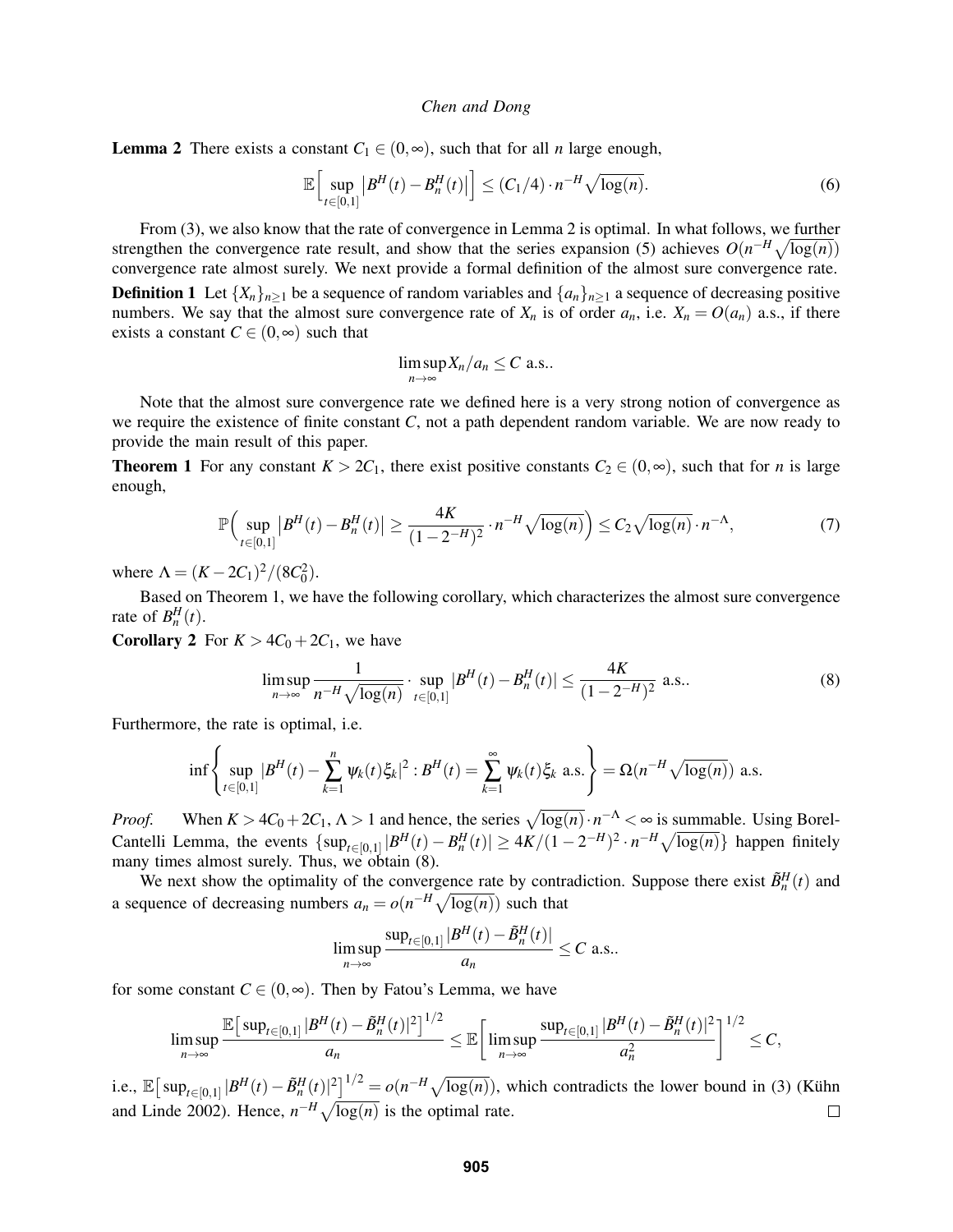## <span id="page-4-1"></span>3 APPLICATION OF THE MAIN RESULT

One important application of the almost sure convergence rate analysis is to develop  $\varepsilon$ -strong simulation algorithms. Given a stochastic process  $X = \{X(t) : t \in [0,1]\}$ , the  $\varepsilon$ -strong simulation algorithm aims to construct a probability space supporting both *X* a fully simulatable process  $\hat{X}^{\varepsilon} = \{X^{\varepsilon}(t) : t \in [0,1]\}$  such that

$$
\sup_{t\in[0,1]} \left|\hat{X}^{\varepsilon}(t) - X(t)\right| \leq \varepsilon \text{ a.s.}
$$

for any user specified accuracy  $\varepsilon > 0$ .

We next introduce a strategy to construct the  $\varepsilon$ -strong simulation algorithm for fBM based on [\(7\)](#page-3-3). The idea is to truncate the infinite series expansion up to a finite but random level such that the error of the truncated terms are suitably bounded. Specifically, the goal is to find  $N(\varepsilon)$  such that

$$
\sup_{t\in[0,1]}|B^H_{N(\varepsilon)}-B^H(t)|\leq \varepsilon \text{ a.s.}.
$$

To achieve this goal, we use a "record-breaker" strategy introduced in [\(Blanchet and Sigman 2011\)](#page-10-7). Specifically, we define a sequence of events (record breakers) that satisfy the following two conditions.

- C1) Beyond some random but finite level, there will be no more record breakers;
- C2) By knowing that there are no more record breakers, the contribution of the infinite "remaining" terms are well under control.

The key now is to define the proper sequence of record breakers. We first rewrite the infinite series expansion [\(5\)](#page-2-0) as

<span id="page-4-0"></span>
$$
B^{H}(t) = \sum_{n=1}^{\infty} \sum_{k=1}^{2^{n-1}} \left( \lambda_{n,k}(t) \cdot V_{n,k}^{+} + \gamma_{n,k}(t) \cdot V_{n,k}^{-} \right), \tag{9}
$$

where

$$
\lambda_{n,k}(t) = \frac{\sqrt{2}c_H \cdot \sin(x_{2^{n-1}+k-1}t)}{x_{2^{n-1}+k-1}^{1+H} \cdot |J_{1-H}(x_{2^{n-1}+k-1})|}, \ \gamma_{n,k}(t) = \frac{\sqrt{2}c_H \cdot (1 - \cos(y_{2^{n-1}+k-1}t)}{y_{2^{n-1}+k-1}^{1+H} \cdot |J_{-H}(y_{2^{n-1}+k-1})|},
$$

and  $V_{n,k}^+ = W_{2^{n-1}+k-1}^+$ ,  $V_{n,k}^- = W_{2^{n-1}+k-1}^-$ . For  $n \ge 1$  and  $1 \le k \le 2^{n-1}$ , we also define the partial sums

$$
S_{n,k}(t) = \sum_{i=1}^k (\lambda_{n,i}(t) \cdot V_{n,i}^+ + \gamma_{n,i}(t) \cdot V_{n,i}^+),
$$

and

$$
M_{n,k}^{\uparrow} = \sup_{t \in [0,1]} S_{n,k}(t), M_{n,k}^{\downarrow} = \inf_{t \in [0,1]} S_{n,k}(t).
$$

Let

$$
b_n = K \cdot 2^{-nH} \sqrt{n},
$$

where  $K > 4C_0 + 2C_1$  is a constant. Then the record breaking events can be defined as follows. We say that a record is broken at level *n* if

$$
\mathcal{E}_n = \left\{ \max_{1 \le k \le 2^{n-1}} M_{n,k}^{\uparrow} > b_n \right\} \bigcup \left\{ \min_{1 \le k \le 2^{n-1}} M_{n,k}^{\downarrow} < -b_n \right\}.
$$
 (10)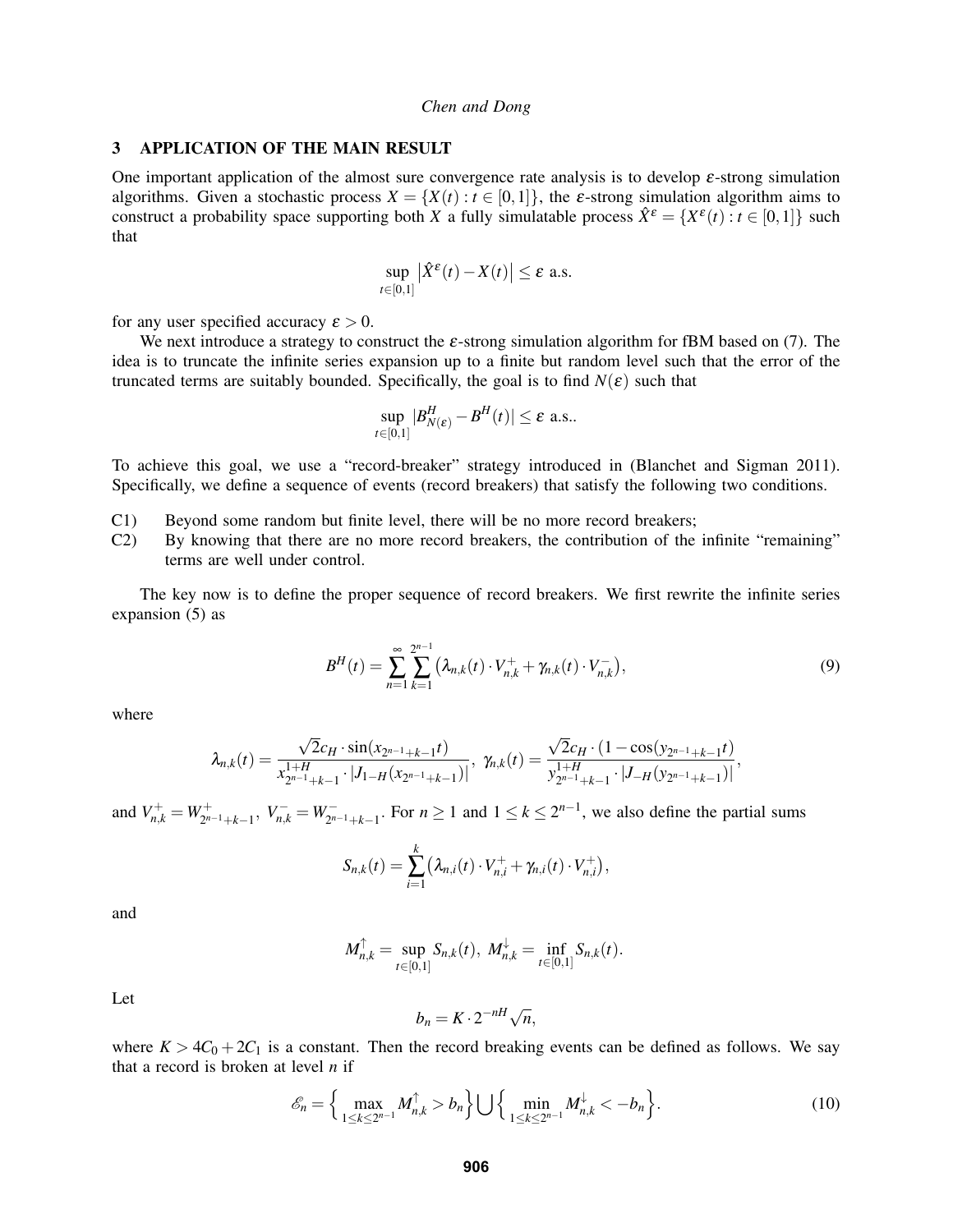Let *N* denote the time of the last record breaker. From Theorem [1,](#page-3-1) we can show that  $\sum_{n=1}^{\infty} \mathbb{P}(\mathscr{E}_n) < \infty$ . In particular, note that, by our choice of *K*, we have  $\Lambda > 1$  in Theorem [1.](#page-3-1) Thus,  $P(N < \infty) = 1$ , i.e. C1) is satisfied. We also note that for  $n > N$ ,

$$
|B^H(t) - B_n^H(t)| \le \sum_{k=n+1}^{\infty} b_k = O(2^{-nH}\sqrt{n}).
$$

Thus, C2) is also satisfied. Indeed, this truncation strategy achieves the optimal rate of convergence. We also comment that it is important to rewrite the infinite series expansion in geometrically increasing groups as in [\(9\)](#page-4-0), and define the record breaking event for each group to achieve the optimal rate of convergence. Let  $n_0(\varepsilon) = \min\{n : \sum_{k=n+1}^{\infty} b_k \leq \varepsilon\}$ . If we can find *N*, then we can define  $N(\varepsilon) = \max\{N, n_0(\varepsilon)\}$ .

We remark that when defining  $b_n$ , even though any  $K > 4C_0 + 2C_1$  would work, there is actually a tradeoff in the choice of *K*. Specifically, larger values of *K* lead to larger  $b_n$ 's, which are less likely to be broken. As a result, *N* is more likely to take smaller values. On the other hand, larger values of *bn*'s lead to larger values of  $n_0(\varepsilon)$ . Thus, how to choose K to balance N and  $n_0(\varepsilon)$  is important for the efficient implementation of the algorithm.

The remaining task is to find the last record breaking level *N*. This is a highly nontrivial task, as the level of the last record breaker is not a stopping time with respect to the filtration generate by the series expansion, i.e. it depends on the information of the infinitely many "future" levels. Often times, rare-event simulation techniques are employed to overcome this obstacle (see for example [Blanchet, Chen, and Dong](#page-10-5) [\(2017\)\)](#page-10-5). This is because the record breaking events are often events with very small probability. More specifically, we define the sequence of record breaking times as follows.  $\tau_0 = 0$  and for  $i = 1, 2, \ldots$ , if  $\tau_{i-1} < \infty$ ,

$$
\tau_i = \inf\{n \geq \tau_{i-1} + 1 : \mathscr{E}_n \text{ happens}\};
$$

otherwise,  $\tau_i = \infty$ . Note that  $N = \sup\{\tau_i : \tau_i < \infty\}$ . The key challenge is how to sample these random times efficiently. This can be achieved by combining rare-event simulation techniques with acceptance-rejection method. In particular, the idea is to construct a tilted probability measure  $\mathbb{P}^*$  such that  $\mathbb{P}^*(\tau_{i+1} < \infty | \tau_i = l) = 1$ and the likelihood ratio between  $\mathbb P$  and  $\mathbb P^*$  over the record breaking path is bounded by 1. Then given  $V_{n,k}^+$ 's and  $V_{n,k}^-$ 's for  $1 \le k \le 2^{n-1}$  and  $1 \le n \le \tau_i = l$ , the algorithm will first generate  $V_{n,k}^+$ 's and  $V_{n,k}^-$ 's under the tilted measure for  $1 \le k \le 2^{n-1}$  and  $n = l + 1, \ldots, \tau_{i+1}$ , and then generate a uniform random variable *U* independent of everything else. If  $U < dP/dP^*$ , which is the likelihood ratio of the generated path, we accept the path as the path to the next record breaking level. Otherwise, we claim that  $\tau_{k+1} = \infty$ , i.e. there is no more record breaker. We leave the construction of the measure  $P^*$  as a future task. We acknowledge that it can be a very challenging task. This is because we are dealing with uncountably many partial sums,  $S_{n,k}(t)$  for  $0 \le t \le 1$ . In other words, the supremum and infimum,  $M_n^{\uparrow}$  $\int_{n,k}^{\uparrow}$  and  $M_n^{\downarrow}$  $\psi_{n,k}$ , are taken over continuous functions. Thus, it is very hard to locate (in terms of  $t$ ) the next record breaking event.

## <span id="page-5-0"></span>4 PROOF OF THE MAIN RESULT

In this section, we provide the proof of Lemma [1](#page-2-1) and Theorem [1.](#page-3-1) Lemma [1](#page-2-1) is a direct result of the fact that the *n*-th zero of Bessel function is of order *n*. Its proof is based on first order expansion of the Bessel function.

The proof of Theorem [1](#page-3-1) is more involved. Following the record breaker construction in Section [3,](#page-4-1) we first rearrange the series expansion into groups. This allows us to bound the probability of the event

$$
\sup_{0 \le t \le 1} |B^H(t) - B_n^H(t)| \ge 4K/(1 - 2^{-H})^2 \cdot n^{-H} \sqrt{\log(n)}
$$

in Theorem [1](#page-3-1) by the probability of the record breakers. Then we develop bounds for the probability of the record breaking events. There, we construct a proper nonnegative submartingale, which allows us to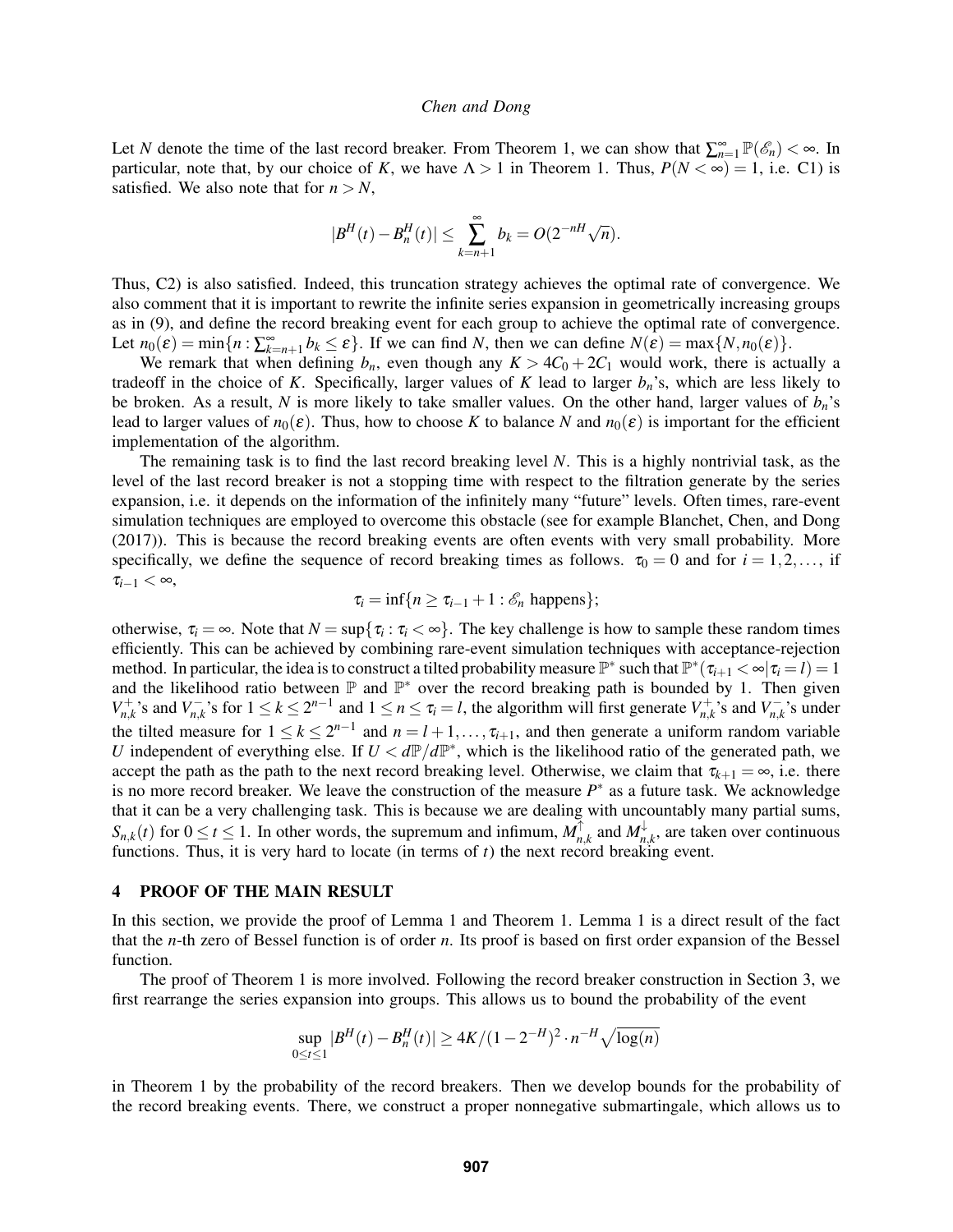apply Doob's martingale inequality with respect to the level index. We also apply Borel-TIS inequality with respect to the time index, utilizing the fact that  $B_n^H(t)$  is a centered Gaussian process.

*Proof of Lemma [1.](#page-2-1)* We begin the proof by presenting some properties of Bessel function. Consider a Bessel function of the first kind:  $J_v(x)$  with order  $v > -1$ . It is well-known that  $J_v(x)$  has the decomposition

<span id="page-6-0"></span>
$$
J_{\nu}(x) = \frac{1}{2} \left( H_{\nu}^{(1)}(x) + H_{\nu}^{(2)}(x) \right),\tag{11}
$$

where  $H_V^{(1)}(x)$  and  $H_V^{(2)}(x)$  denote the Hankel functions of the first and second kind. Furthermore, the first order expansions of  $H_V^{(1)}(x)$  and  $H_V^{(2)}(x)$  are

$$
H_{\nu}^{(1)}(x) = \sqrt{\frac{2}{\pi x}} \cdot \exp\left\{i(x - \nu\pi/2 - \pi/4)\right\} \cdot (1 + R_1(x)),
$$
  
\n
$$
H_{\nu}^{(2)}(x) = \sqrt{\frac{2}{\pi x}} \cdot \exp\left\{-i(x - \nu\pi/2 - \pi/4)\right\} \cdot (1 + R_2(x)),
$$
\n(12)

where the reminders  $R_1(x)$  and  $R_2(x)$  satisfy the following estimation ([\(Olver 1997\)](#page-11-13)),

<span id="page-6-1"></span>
$$
|R_i(x)| \le \frac{4v^2 - 1}{4} \cdot \exp\left\{|v^2 - 1/4| \cdot |x|^{-1}\right\} \cdot |x|^{-1}, \ i = 1, 2. \tag{13}
$$

Combining  $(11)-(13)$  $(11)-(13)$  $(11)-(13)$ , we obtain

$$
|J_{\nu}(x)| \geq \sqrt{\frac{2}{\pi x}} \cdot (|\cos(x - \nu \pi/2 - \pi/4)| - (4\nu^2 - 1)/4 \cdot \exp\{|{\nu^2 - 1/4}| \cdot |x|^{-1}\} \cdot |x|^{-1}).
$$

In the following, we use  $j_{v,k}$  to denote the *k*-th positive zero of  $J_v(x)$  and let

$$
\beta_{v,k} = (k + v/2 - 1/4)\pi.
$$

Then using the McMahon's asymptotic representation of the zeros of Bessel function [\(McMahon 1894\)](#page-11-14), we have

$$
j_{v,k} = \beta_{v,k} - \frac{4v^2 - 1}{8\beta_{v,k}} - \frac{(4v^2 - 1)(28v^2 - 31)}{544\beta_{v,k}^3} + O(\beta_{v,k}^{-5}).
$$

Note that for any  $k \in \mathbb{Z}$ ,  $|\cos(\beta_{1-H,k} + H/2 \cdot \pi - \pi/4)| = 1$ . Thus when *n* is large enough,

<span id="page-6-2"></span>
$$
|J_{-H}(y_n)| > \sqrt{(2\pi y_n)^{-1}}.
$$
\n(14)

Similarly, we can also prove that, for *n* large enough,

$$
|J_{1-H}(x_n)| > \sqrt{(2\pi x_n)^{-1}}.
$$
\n(15)

To continue our proof, we need two results about the sizes of  $\{j_{v,k}\}_{k\geq 1}$  and  $\{\beta_{v,k}\}_{k\geq 1}$ . 1) The interlacing of zeros of Bessel functions [\(Watson 1995\)](#page-11-15). Let  $j_{v,1} < j_{v,2} < \cdots$  be the positive real

zeros of  $J_v(x)$ , arranged in ascending order of magnitude, then for  $v > -1$ ,

$$
0 < j_{v,1} < j_{v+1,1} < j_{v,2} < j_{v+1,2} < \cdots
$$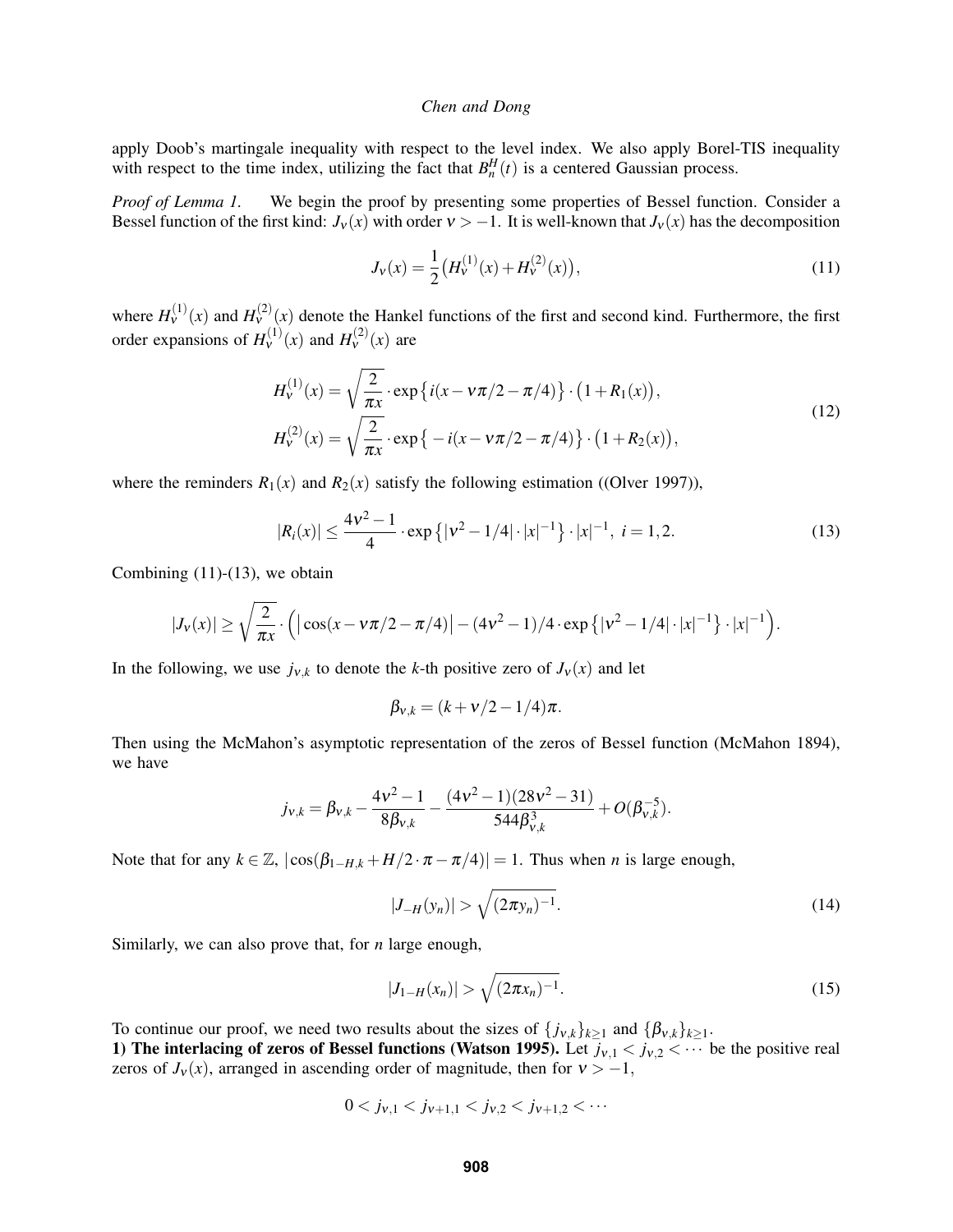2) Lower bound for the real zeros of Bessel functions [\(Gatteschi and Giordano 2000\)](#page-11-16). For  $-1/2 \le$  $v \le 1/2$  and  $k \ge 1$ , we have  $j_{v,k} \ge \beta_{v,k}$ .

Based on above results, by setting  $v = -H$  and  $1 - H$ , we obtain the following lower bounds for  $x_n$  and  $y_n$ ,

$$
x_n = j_{-H,n} > j_{1-H,n-1} > \beta_{1-H,n-1} = (n + (1 - H)/2 - 5/4) \cdot \pi,
$$
  
\n
$$
y_n = j_{1-H,n} \ge \beta_{1-H,n-1} = (n + (1 - H)/2 - 1/4) \cdot \pi.
$$
 (16)

Combining inequalities [\(14\)](#page-6-2)-[\(16\)](#page-7-0), we have

$$
x_n^{1+H}|J_{1-H}(x_n)| > \sqrt{(2\pi)^{-1}} \cdot \pi^{H+1/2} \cdot (n + (1-H)/2 - 5/4)^{H+1/2}
$$
 and  

$$
y_n^{1+H}|J_{-H}(y_n)| > \sqrt{(2\pi)^{-1}} \cdot \pi^{H+1/2} \cdot (n + (1-H)/2 - 1/4)^{H+1/2},
$$

which imply that there exists a positive constant  $C_0$  such that for all  $n \ge 1$  and  $t \in [0,1]$ ,

$$
\max\left\{\frac{\sqrt{2}c_{H} \cdot |\sin(x_{n}t)|}{x_{n}^{1+H} \cdot |J_{1-H}(x_{n})|}, \frac{\sqrt{2}c_{H} \cdot |1-\cos(y_{n}t)|}{y_{n}^{1+H} \cdot |J_{-H}(y_{n})|}\right\} \leq \frac{C_{0}}{n^{H+1/2}}.
$$

Hence, we finish the proof of Lemma [1.](#page-2-1)

*Proof of Theorem [1.](#page-3-1)* Similar to the definition of the record breakers in Section [3,](#page-4-1) we rearrange the elements of the infinite series expansion [\(5\)](#page-2-0) by groups, where the *n*-th group contains 2*n*−<sup>1</sup> elements. Then we can rewrite the truncation error  $B<sup>H</sup>(t) - B<sup>H</sup><sub>n</sub>(t)$  as

$$
B^{H}(t) - B_{n}^{H}(t) = \sum_{m=\ell_{n}}^{\infty} \sum_{i=t_{m}}^{2^{m-1}} (\lambda_{m,i}(t) \cdot V_{m,i}^{+} + \gamma_{m,i}(t) \cdot V_{m,i}^{-}),
$$

where  $\ell_n = \lceil \log_2(n+1) \rceil$ ,  $t_m = 1\{m > \ell_n\} + (n+1-2^{\ell_n-1}) \cdot 1\{m = \ell_n\}$ . Note that  $\ell_n$  is the "group" that *n* belongs to.  $t_{\ell_n}$  the position of *n* in the  $\ell_n$ -th group.  $t_m = 1$  for  $m > \ell_n$ . Based on these notations, we define, with a slight modification to our definitions in Section [3,](#page-4-1)

$$
S_{m,k}(t) = \sum_{i=t_m}^{k} (\lambda_{m,i}(t) \cdot V_{m,i}^+ + \gamma_{m,i}(t) \cdot V_{m,i}^-)
$$
  

$$
M_{m,k}^{\uparrow} = \sup_{0 \le t \le 1} S_{m,k}(t), \quad M_{m,k}^{\downarrow} = \inf_{0 \le t \le 1} S_{m,k}(t).
$$

Now for  $b_m = K \cdot 2^{-mH} \sqrt{m}$  with  $K > 2C_1$ , the record breaking event is defined as

$$
\mathscr{E}_m = \Big\{\max_{t_m \leq k \leq 2^{m-1}} M_{m,k}^{\uparrow} > b_m\Big\} \bigcup \Big\{\min_{t_m \leq k \leq 2^{m-1}} M_{m,k}^{\downarrow} < -b_m\Big\},\
$$

We first note that

$$
\sup_{t\in[0,1]}|B^H(t)-B_n^H(t)|\leq \sum_{m=\ell_n}^{\infty}\sup_{t\in[0,1]}|S_{m,2^{m-1}}(t)|\leq \sum_{m=\ell_n}^{\infty}\max\big\{|M_{m,2^{m-1}}^{\uparrow}|,|M_{m,2^{m-1}}^{\downarrow}| \big\}.
$$

Hence, if none of the events  $\{\mathscr{E}_m\}_{m \geq \ell_n}$  happens, we have

$$
\sup_{t\in[0,1]}|B^H(t)-B_n^H(t)|\leq \sum_{m=\ell_n}^{\infty}b_m.
$$

<span id="page-7-0"></span> $\Box$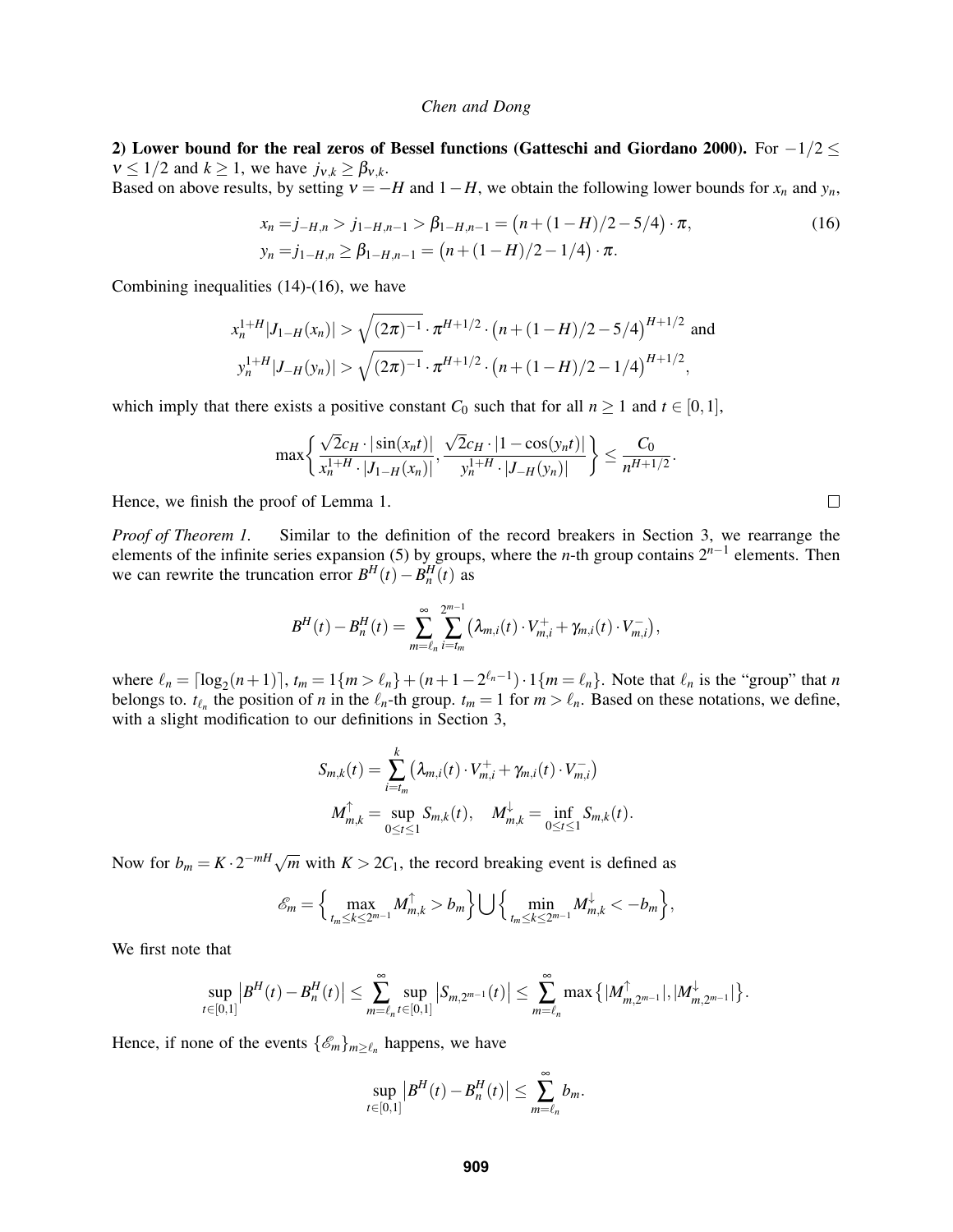Let  $\zeta = \sum_{m=\ell_n}^{\infty} 2^{-mH} \sqrt{m}$ . Then

$$
(1-2^{-H})\cdot \zeta = 2^{-\ell_n H} \sqrt{\ell_n} + \sum_{m=\ell_n+1}^{\infty} 2^{-mH} \cdot (\sqrt{m} - \sqrt{m-1}) \le 2^{-\ell_n H} \sqrt{\ell_n} + \frac{2^{-\ell_n H}}{1-2^{-H}}.
$$

When *n* is large enough, since  $\ell_n = \lceil \log_2(n+1) \rceil$ ,

$$
\sum_{m=\ell_n}^{\infty} b_m = K \cdot \zeta \le \frac{2K}{(1-2^{-H})^2} \cdot 2^{-\ell_n H} \sqrt{\ell_n} \le \frac{4K}{(1-2^{-H})^2} \cdot n^{-H} \sqrt{\log(n)}.
$$

As a result, we have

$$
\left\{\sup_{t\in[0,1]}|B^H(t)-B_n^H(t)|\geq \frac{4K}{(1-2^{-H})^2}\cdot n^{-H}\sqrt{\log(n)}\right\}\subseteq \bigcup_{m=\ell_n}^{\infty}\mathscr{E}_m.
$$

In the following, we focus on controlling the probability  $\mathbb{P}(\mathscr{E}_m)$ . For each *n* and  $k = t_m \cdots, 2^{m-1}$ , we use

$$
\mathcal{F}_k^m = \sigma \{ (V_{m,t_m}^+, V_{m,t_m}^-), \cdots, (V_{m,k}^+, V_{m,k}^-) \}
$$

to denote the natural filtration of stochastic process  $S_{m,k}(t)$ .

First, we notice that  $\{M_n^{\uparrow}\}$  $\{m,k\}$  is a submartingale and  $\{M_m^{\downarrow}\}$  $\{m_{m,k}\}\$  is a supermartingale with respect to filtration  $\{\mathscr{F}_k^m\}$ , since

$$
\mathbb{E}\big[M_{m,k+1}^{\uparrow}|\mathscr{F}_k^m\big] = \mathbb{E}\big[\sup_{t\in[0,1]}S_{m,k+1}(t)|\mathscr{F}_k^m\big] \geq \sup_{t\in[0,1]}\mathbb{E}\big[S_{m,k+1}(t)|\mathscr{F}_k^m\big] = \sup_{t\in[0,1]}S_{m,k}(t) = M_{m,k}^{\uparrow},
$$

and

$$
\mathbb{E}\big[M_{m,k+1}^{\downarrow}|\mathscr{F}_k^m\big] = \mathbb{E}\big[\inf_{t\in[0,1]}S_{m,k+1}(t)|\mathscr{F}_k^m\big] \leq \inf_{t\in[0,1]}\mathbb{E}\big[S_{m,k+1}(t)|\mathscr{F}_k^m\big] = \inf_{t\in[0,1]}S_{m,k}(t) = M_{m,k}^{\downarrow}.
$$

Now fix a constant  $\theta > 0$ .  $e^{\theta x}$  is a strictly increasing convex function. Hence,

$$
\mathbb{E}\big[\exp\{\theta M_{m,k+1}^{\uparrow}\}\big|\mathscr{F}_k^m\big]\geq \exp\big\{\theta \mathbb{E}[M_{m,k+1}^{\uparrow}|\mathscr{F}_k^m]\big\}\geq \exp\{\theta M_{m,k}^{\uparrow}\},
$$

where the first inequality follows from conditional Jensen's inequality and the second inequality follows from the fact that  $e^{\theta x}$  is increasing and  $\{M_m^{\uparrow}\}$ *m*,*k* } is a submartingale. This implies that {exp{θ*M* ↑  $\{m,k\}$ } is a nonnegative submartingale with respect to  $\{\mathcal{F}_{k}^{m}\}$ . Applying Doob's martingale inequality, we have that for all  $\theta > 0$ ,

$$
\mathbb{P}\Big(\max_{t_m\leq k\leq 2^{m-1}}M_{m,k}^{\uparrow}\geq b_m\Big)=\mathbb{P}\Big(\max_{t_m\leq k\leq 2^{m-1}}\exp\{\theta M_{m,k}^{\uparrow}\}\geq \exp\{\theta b_m\}\Big)\leq \mathbb{E}\big[\exp\{\theta M_{m,2^{m-1}}^{\uparrow}\}\big]/\exp\{\theta b_m\}.
$$

Let  $\mathscr{M}_m^+ := M_m^\uparrow$  $\lim_{m,2^{m-1}}$  = sup<sub>*t*∈[0,1]</sub> *S*<sub>*m*,2<sup>*m*−1</sup></sub>(*t*). Then

$$
\mathscr{M}_m^+ \leq \sup_{t \in [0,1]} |S_{m,2^{m-1}}(t)| \leq \sup_{t \in [0,1]} |B^H(t) - B_{2^{m-1}-1+t_m}^H(t)| + \sup_{t \in [0,1]} |B^H(t) - B_{2^m-1}^H(t)|
$$

Using Lemma [2,](#page-3-0) when *m* is large enough, we have

$$
\mathbb{E}[\mathcal{M}_m^+] \leq C_1/4 \cdot (2^{m-1} - 1 + t_m)^{-H} \sqrt{\log(2^{m-1} - 1 + t_m)} + C_1/4 \cdot (2^m - 1)^{-H} \sqrt{\log(2^m - 1)}
$$
  
  $\leq C_1 \cdot 2^{-m} \sqrt{m}.$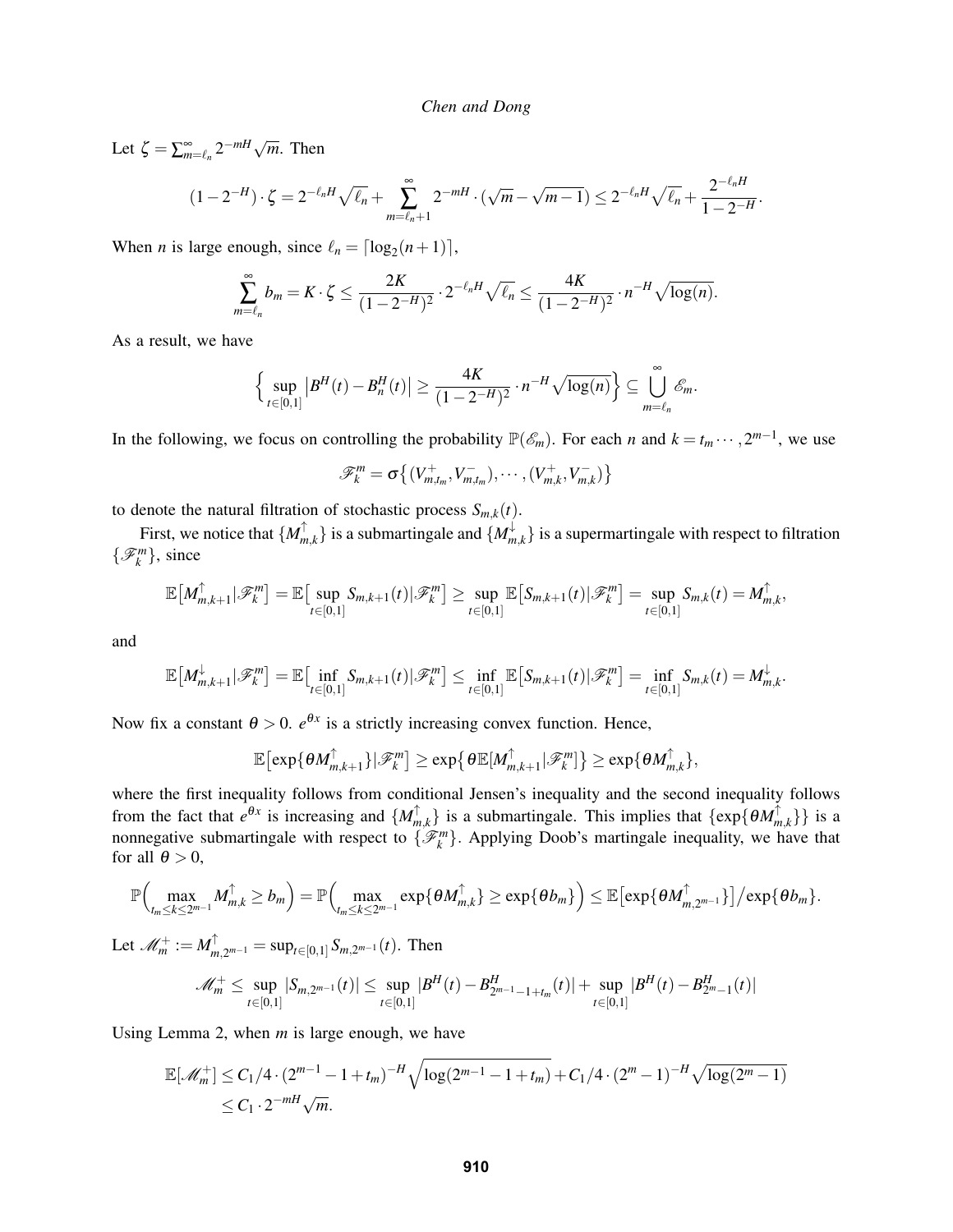On the other hand, for the variance of  $S_{m,2^{m-1}}(t)$ , using Lemma [1,](#page-2-1) we obtain that for any  $t \in [0,1]$  and m large enough,

$$
\mathbb{E}\left[S_{m,2^{m-1}}(t)^2\right] \leq 2C_0^2 \cdot \sum_{k=t_m}^{2^{m-1}} (2^{m-1}+k-1)^{-(2H+1)} \leq 2C_0^2 \cdot \sum_{k=1}^{2^{m-1}} (2^{m-1}+k-1)^{-(2H+1)} \leq 4C_0^2 \cdot 2^{-2mH}.
$$

Furthermore,

$$
\sup_{t\in[0,1]}\mathbb{E}\left[S_{m,2^{m-1}}(t)^2\right]\leq 4C_0^2\cdot 2^{-2mH}.
$$

In what follows, we use  $\mu_m$  and  $\sigma_m^2$  to denote  $\mathbb{E}[\mathcal{M}_m^+]$  and  $\sup_{t \in [0,1]} \mathbb{E}[S_{m,2^{m-1}}(t)^2]$ , respectively. Then by Borel-TIS inequality, for any  $x > 0$ , we have

<span id="page-9-0"></span>
$$
\mathbb{P}(\mathcal{M}_m^+ - \mu_m > x) \le \exp\{-x^2/(2\sigma_m^2)\}.
$$
\n(17)

Thus,

$$
\mathbb{E}[\exp{\theta \mathcal{M}_{m}^{+}}] = \mathbb{E}[\exp{\theta \mathcal{M}_{m}^{+} \cdot 1\{\mathcal{M}_{m}^{+} \leq \mu_{m}\} + \theta \mathcal{M}_{m}^{+} \cdot 1\{\mathcal{M}_{m}^{+} > \mu_{m}\}\}]
$$
\n
$$
= \mathbb{E}[\exp{\theta \mathcal{M}_{m}^{+} \cdot 1\{\mathcal{M}_{m}^{+} \leq \mu_{m}\}} \cdot \exp{\theta \mathcal{M}_{m}^{+} \cdot 1\{\mathcal{M}_{m}^{+} > \mu_{m}\}\}]
$$
\n
$$
\leq \exp{\theta \mu_{m}} \cdot \mathbb{E}[\exp{\theta \mathcal{M}_{m}^{+} \cdot 1\{\mathcal{M}_{m}^{+} > \mu_{m}\}\}],
$$

Moreover,

$$
\mathbb{E}\left[\exp\left\{\theta \mathcal{M}_{m}^{+}\cdot\mathbb{1}\{\mathcal{M}_{m}^{+}>\mu_{m}\}\right\}\right]=\mathbb{E}\left[\int_{0}^{\infty}\mathbb{1}\left\{\exp\{\theta \mathcal{M}_{m}^{+}\cdot\mathbb{1}\{\mathcal{M}_{m}^{+}>\mu_{m}\}\}\right\}t\right]dt
$$
\n
$$
=\int_{0}^{\infty}\mathbb{P}(\mathcal{M}_{m}^{+}\cdot\mathbb{1}\{\mathcal{M}_{m}^{+}>\mu_{m}\}\right\}D\log t/\theta)dt
$$
\n
$$
=\int_{0}^{1}1dt+\int_{1}^{e^{\theta\mu_{m}}}\mathbb{P}(\mathcal{M}_{m}^{+}>\mu_{m})dt+\int_{\exp\{\theta\mu_{m}\}}^{\infty}\mathbb{P}(\mathcal{M}_{m}^{+}D\log t/\theta)dt
$$
\n
$$
\leq \exp\{\theta\mu_{m}\}+\int_{\exp\{\theta\mu_{m}\}}^{\infty}\exp\left\{-\left(\log t/\theta-\mu_{m}\right)^{2}/2\sigma_{m}^{2}\right\}dt,
$$

where the last inequality follows from Borel-TIS inequality [\(17\)](#page-9-0) by setting  $x = \log t/\theta - \mu_m > 0$ . Note also that

$$
\int_{\exp\{\theta\mu_m\}}^{\infty} \exp\left\{-\left(\log t/\theta - \mu_m\right)^2/2\sigma_m^2\right\} dt = \int_0^{\infty} \theta \exp\left\{-x^2/(2\sigma_m^2) + \theta(x+\mu_m)\right\} dx
$$

$$
= \theta \exp\left\{\theta\mu_m + \theta^2 \sigma_m^2/2\right\} \cdot \sqrt{2\pi \sigma_m^2} \cdot \int_0^{\infty} \frac{1}{\sqrt{2\pi \sigma_m^2}} \cdot e^{-\frac{(x-\sigma_m^2\theta)^2}{2\sigma_m^2}} dx
$$

$$
\leq \theta \exp\left\{\theta\mu_m + \theta^2 \sigma_m^2/2\right\} \cdot \sqrt{2\pi \sigma_m^2}.
$$

Above all, we have

$$
\mathbb{P}\Big(\max_{t_m\leq k\leq 2^{m-1}}M_{m,k}^{\uparrow}\geq b_m\Big)\leq \mathbb{E}\big[\exp\{\theta \mathcal{M}_{m}^{+}\}\big]/\exp\{\theta b_m\}\n\leq \exp\{\theta \mu_m\}\cdot \mathbb{E}\big[\exp\{\theta \mathcal{M}_{m}^{+}\cdot 1(\mathcal{M}_{m}^{+}>\mu_m)\}\big]/\exp\{\theta b_m\}\n\leq \exp\{\theta(\mu_m-b_m)\}\cdot \big(\exp\{\theta \mu_m\}+\theta \exp\{\theta \mu_m+\theta^2 \sigma_m^2/2\}\cdot \sqrt{2\pi \sigma_m^2}\big)\n\n=\exp\{\theta(2\mu_m-b_m)\}+\theta\sqrt{2\pi \sigma_m^2}\cdot \exp\{\theta(2\mu_m-b_m)+\sigma_m^2 \theta^2/2\}.
$$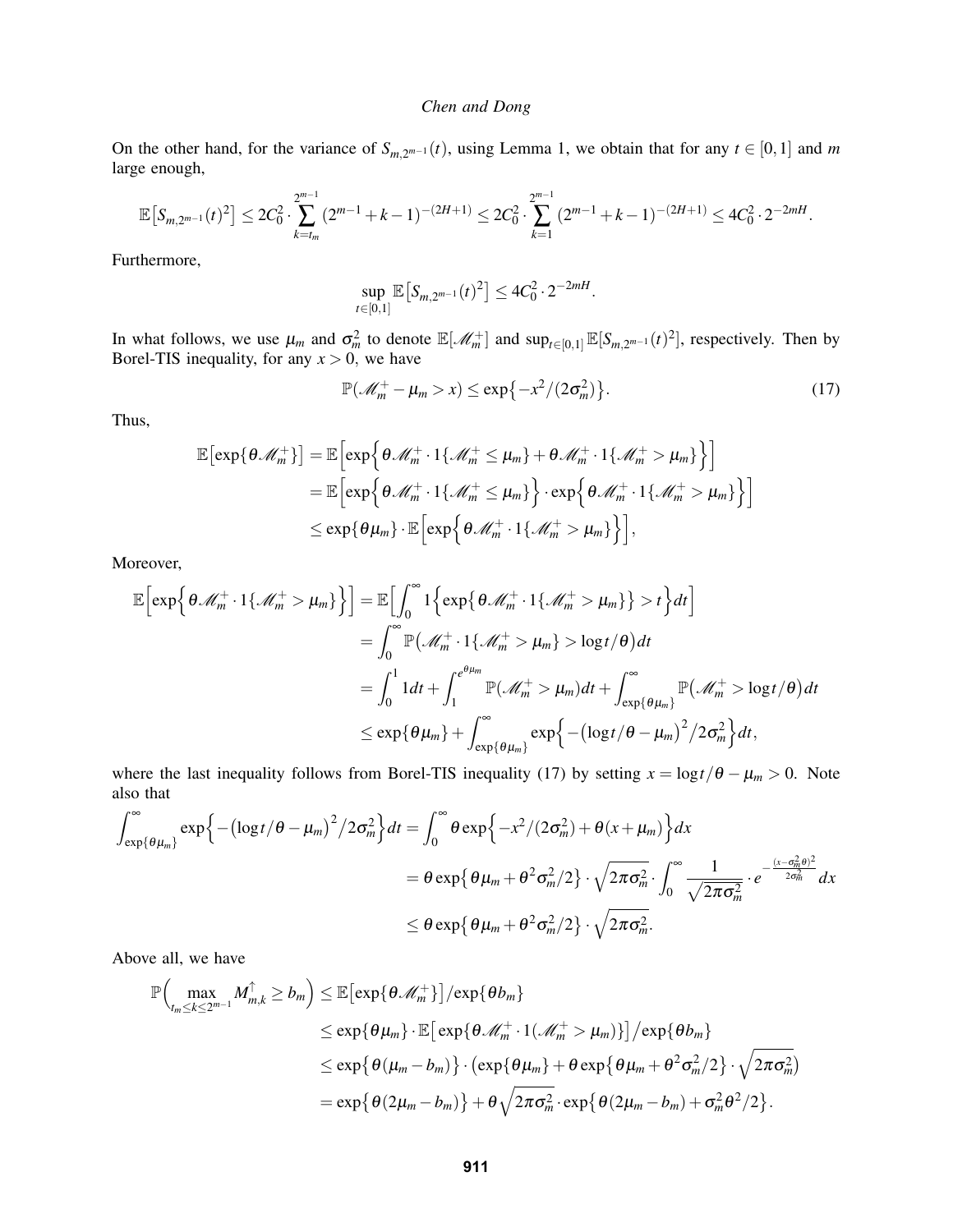Recall that we have proved that  $\mu_m \leq C_1 \cdot 2^{-mH} \sqrt{m}$  and  $\sigma_m^2 \leq 4C_0^2 \cdot 2^{-2mH}$ . Also recall that we choose *b*<sub>*m*</sub> =  $K2^{-mH}\sqrt{m}$  for  $K > 2C_1$ . Then we have

$$
\mathbb{P}\Big(\max_{t_m\leq k\leq 2^{m-1}}M_{m,k}^{\uparrow}\geq b_m\Big)\leq \exp\big\{\theta(2C_1-K)2^{-mH}\sqrt{m}\big\}\\+2C_0\theta\sqrt{2\pi}\cdot 2^{-mH}\exp\big\{\theta(2C_1-K)2^{-mH}\sqrt{m}+2^{-2mH}\theta^2\cdot 2C_0^2\big\}.
$$

This inequality holds for any  $\theta > 0$ , and when we choose  $\theta = (K - 2C_1)2^{mH}\sqrt{m}/(4C_0^2) > 0$ , we obtain

$$
\mathbb{P}\Big(\max_{t_m\leq k\leq 2^{m-1}} M_{m,k}^{\uparrow} \geq b_n\Big) \leq \exp\big\{-(K-2C_1)^2m/(4C_0^2)\big\} + (K-2C_1)\cdot \sqrt{2\pi m}/(2C_0)\cdot \exp\big\{-(K-2C_1)^2m/(8C_0^2)\big\}.
$$

Similarly, we can build the same upper bounds for the probability of the downward crossing events, i.e.,  $\{\min_{t_m \leq k \leq 2^{m-1}} M_{m,k}^{\downarrow} \leq -b_m\}.$ 

Lastly, we obtain that there exist some positive constant  $C_2$  and  $\Lambda = (K - 2C_1)^2 n/(8C_0^2)$  such that for *n* large enough,

$$
\mathbb{P}\Big(\sup_{t\in[0,1]}|B^H(t)-B_n^H(t)|\geq \frac{4K}{(1-2^{-H})^2}\cdot n^{-H}\sqrt{\log(n)}\Big) \n\leq \sum_{m=\ell_n}^{\infty}\mathbb{P}(\mathscr{E}_m)\leq \sum_{m=\ell_n}^{\infty}\mathbb{P}\Big(\max_{t_m\leq k\leq 2^{m-1}}M_{m,k}^{\uparrow}\geq b_m\Big)+\sum_{m=\ell_n}^{\infty}\mathbb{P}\Big(\min_{t_m\leq k\leq 2^{m-1}}M_{m,k}^{\downarrow}\leq -b_m\Big) \n\leq C_2n^{-\Lambda}\sqrt{\log(n)}.
$$

This concludes the proof of Theorem [1.](#page-3-1)

We conclude this section by commenting that our proof only depends on the decay rate of basis functions and the fact that the coefficients are centered Gaussian random variables. It does not rely on the specific form of basis functions. Hence, the analysis is potentially applicable to other infinite series expansions of fBM or infinite series expansions of other Gaussian processes.

## ACKNOWLEDGEMENTS

Support from NSF Grant DMS-1720433 is gratefully acknowledged.

## **REFERENCES**

- <span id="page-10-4"></span>Blanchet, J., and X. Chen. 2015. "Steady-State Simulation for Reflected Brownian Motion and Related Networks". *Ann. Appl. Prob.* 25(6):3209–3250.
- <span id="page-10-5"></span>Blanchet, J., X. Chen, and J. Dong. 2017. "ε-Strong Simulation for Multidimensional Stochastic Differential Equations via Rough Path Analysis". *Ann. Appl. Prob.* 27(1):275–336.

<span id="page-10-7"></span>Blanchet, J., and K. Sigman. 2011. "On Exact Sampling of Stochastic Perpetuities". *Journal of Applied Probability* 48(A):165–182.

- <span id="page-10-6"></span>Chen, Y., J. Dong, and H. Ni. 2019. "ε-Strong Simulation of Fractional Brownian Motion and Related Stochastic Differential Equations". *arXiv preprint arXiv:1902.07824*.
- <span id="page-10-1"></span>Comte, F., and E. Renault. 1998. "Long Memory in Continuous-Time Stochastic Volatility Models". *Mathematical Finance* 8(4):291–323.
- <span id="page-10-3"></span>Delgado, R., and M. Jolis. 2000. "Weak Approximation for a Class of Gaussian Processes". *Journal of Applied Probability* 37(2):400–407.
- <span id="page-10-2"></span>Dieker, A. 2004. "Simulation of Fractional Brownian Motion". Masters Thesis, Department of Mathematical Sciences, University of Twente.
- <span id="page-10-0"></span>Dzhaparidze, K., and H. Van Zanten. 2004. "A Series Expansion of Fractional Brownian Motion". *Probability Theory and Related Fields* 130(1):39–55.

 $\Box$